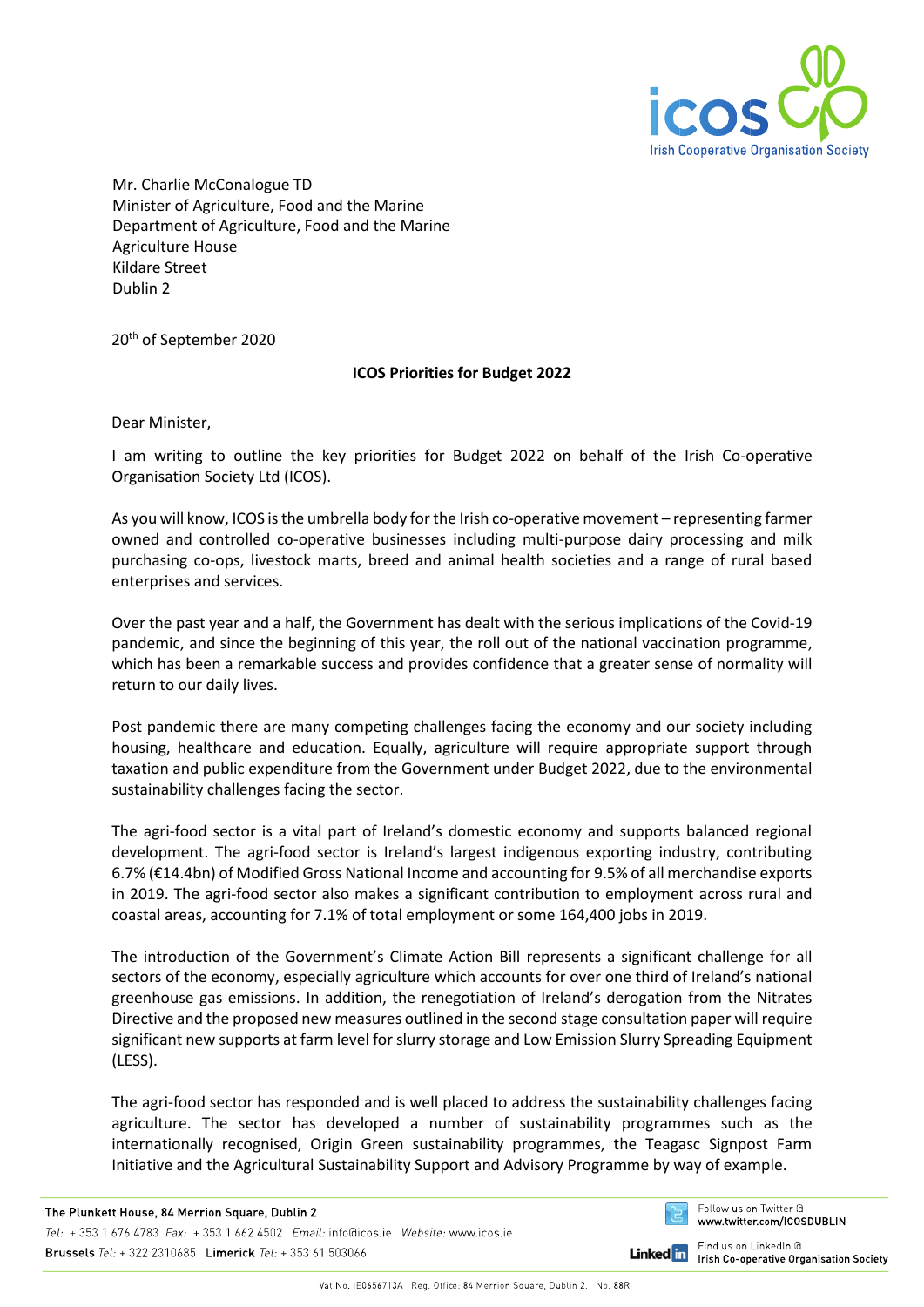

The agri-food sector recently agreed a comprehensive plan for the next decade - Food Vision 2030, which will chart the future direction of the sector based on the principles of environmental, economic and social sustainability. However, greater supports will be needed for the sector including industry and Government related supports in the area of sustainability to ensure compliance with our responsibilities related to climate change, water quality, air quality and biodiversity. The completion of Ireland's CAP Strategic Plan will also play a central role in shaping the future of agriculture and protecting the family farm model.

ICOS believes that Budget 2022 is a vital opportunity to support farmers and their co-operatives along the journey of sustainability – economic, social and environment. ICOS would like the highlight the following measures, if implemented in Budget 2022 we believe would support the agri-food sector, farm families and rural communities:

# • **Accelerated Capital Allowances for Slurry Storage & LESS Equipment:**

Currently there is a capital allowance available at 12.5% p.a. over 8 years for agricultural equipment generally. The capital allowances are made over a 7-year period to a farmer who incurs capital expenditure on the construction of farm buildings. The expenditure must be incurred by the farmer for the trade of farming land occupied by the farmer. The 7-year writing-down period begins with the chargeable period related to the expenditure. The rate of the allowance is 15% of the capital expenditure for each of the first six years of the 7-year period with the 10% balance allowed in the final year. Only net expenditure qualifies for farm buildings allowances – any State or other subsidy is excluded.

There is also a new accelerated capital allowances for farm safety equipment (Introduced in Finance Bill 2020). The accelerated capital allowances of 50% p.a. over two years for certain eligible equipment. This eligible equipment includes, for example, chemical storage cabinets and anti-backing gates, as well as adaptive equipment to assist farmers with disabilities.

The current supports available for farm equipment, buildings and farm safety are welcome. However, given the challenges related to water quality and the proposed measures contained in the draft Nitrates Action Plan, we believe that the introduction of accelerated capital allowances over a twoyear period should be introduced for LESS Equipment and new investments in slurry storage and soiled water capacity.

## • **Slurry Storage Capital Investment Package:**

We equally believe that the on-farm capital investment scheme (TAMS II) should be reviewed to include a new investment ceiling for slurry storage under the new CAP, which is currently provided for LESS equipment. This will further incentivise farmers to invest in their slurry storage and soiled water capacity, while enabling additional investment in new technologies and infrastructure under the €80,000 ceiling that will improve the economic and social sustainability of family farms.

The ICOS submission to the Nitrates Action Plan Consultation outlines a number of measures we believe are needed to support investment in slurry storage capacity. These include the following:



Find us on LinkedIn @ **Linked** in Irish Co-operative Organisation Society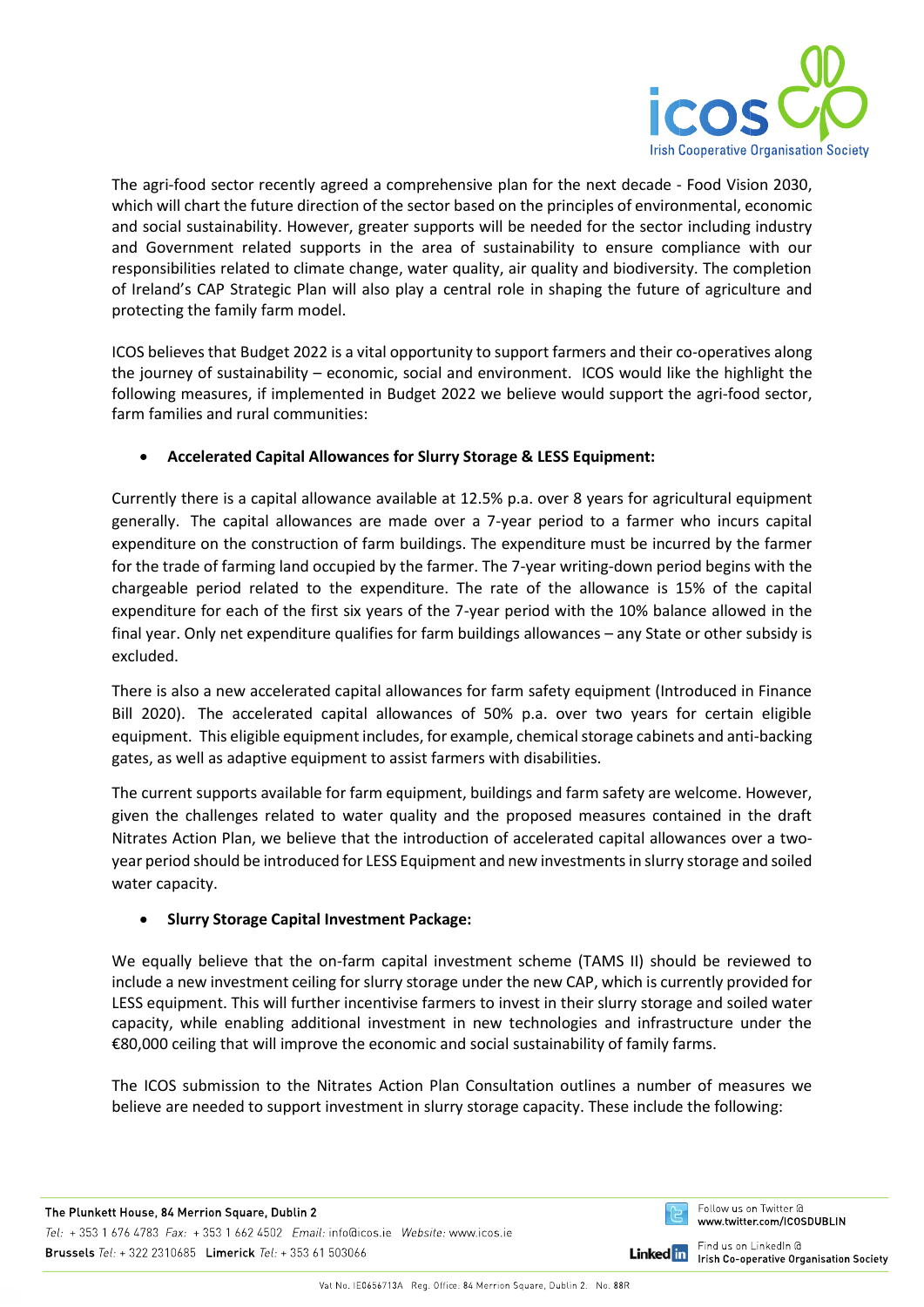

- 60% grant aid for all farmers investing in slurry storage/soiled water. Irish Cooperative Organisation Society
- Grant aid permitted for farmers currently non-compliant using national funding, subject to 20% safety net.
- The introduction of a new tax relief measure, similar to the benefits provided by Stock Relief for slurry storage/soiled water investments.
- Plus, the two measures we have particularly highlighted in this submission; Slurry storage and soiled water investments should be allocated outside the €80,000 investment ceiling.
- And, accelerated capital allowances through taxation for slurry storage and soiled water investments.
- **Milk Recording Capital Investment Support:**

ICOS together with the Milk Recording Organisations have made a detailed submission to the Department of Agriculture, Food and the Marine following the establishment of a working group with industry and DAFM participation. The submission calls for capital investment support to enable the upscaling of milk recording services. Without State support, the industry will not be in a position to meet the increased demand for milk recording services. The upscaling of milk recording is critical to the sustainability of the national dairy herd, animal health and responsible use of antibiotics. The provision of support by DAFM will complement the objectives of Food Vision 2030, Ag Climatise and the One Health Approach under Ireland's national action plan for antimicrobial resistance (iNAP).

### • **ICOS "5-5-5" Income Stabilisation Tool:**

The Programme for Government "Our Shared Future" commits the Government to consider further taxation measures to manage evolving issues such as market volatility and this objective is repeated in the Food Wise 2030 Report.

Over recent years, ICOS has strongly called on the Government to introduce a new strategic risk management tool for primary producers especially sole traders. The measure proposed by ICOS, would be made available to enable a farmer to use periods when market returns are higher to create a modest "rainy-day" fund, to support them during periods when market returns are weaker. The measure will permit a farmer to voluntarily defer up to 5% of their gross receipts in any one year. The deferred funds can be drawn down at any time within 5 years and subject to income tax at the time of draw down, but in any case, must be drawn down within 5 years.

A joint economic study by Teagasc, CIT and UCC, has stated that the proposed measure has the potential to significantly reduce the volatility of after-tax household disposable income and support farm investment, without greatly affecting the overall tax contribution. This measure will benefit farm businesses that remain as sole traders as opposed to incorporation, and will directly serve to protect the family farm model, which is a key goal of the Food Vision 2030 Report.

We ask the Department of Agriculture to continue its support for such a measure and appeal to the Department of Finance to consider the proposal in the context of delivering economic sustainability for farm families affected by global volatility.



**Linked** in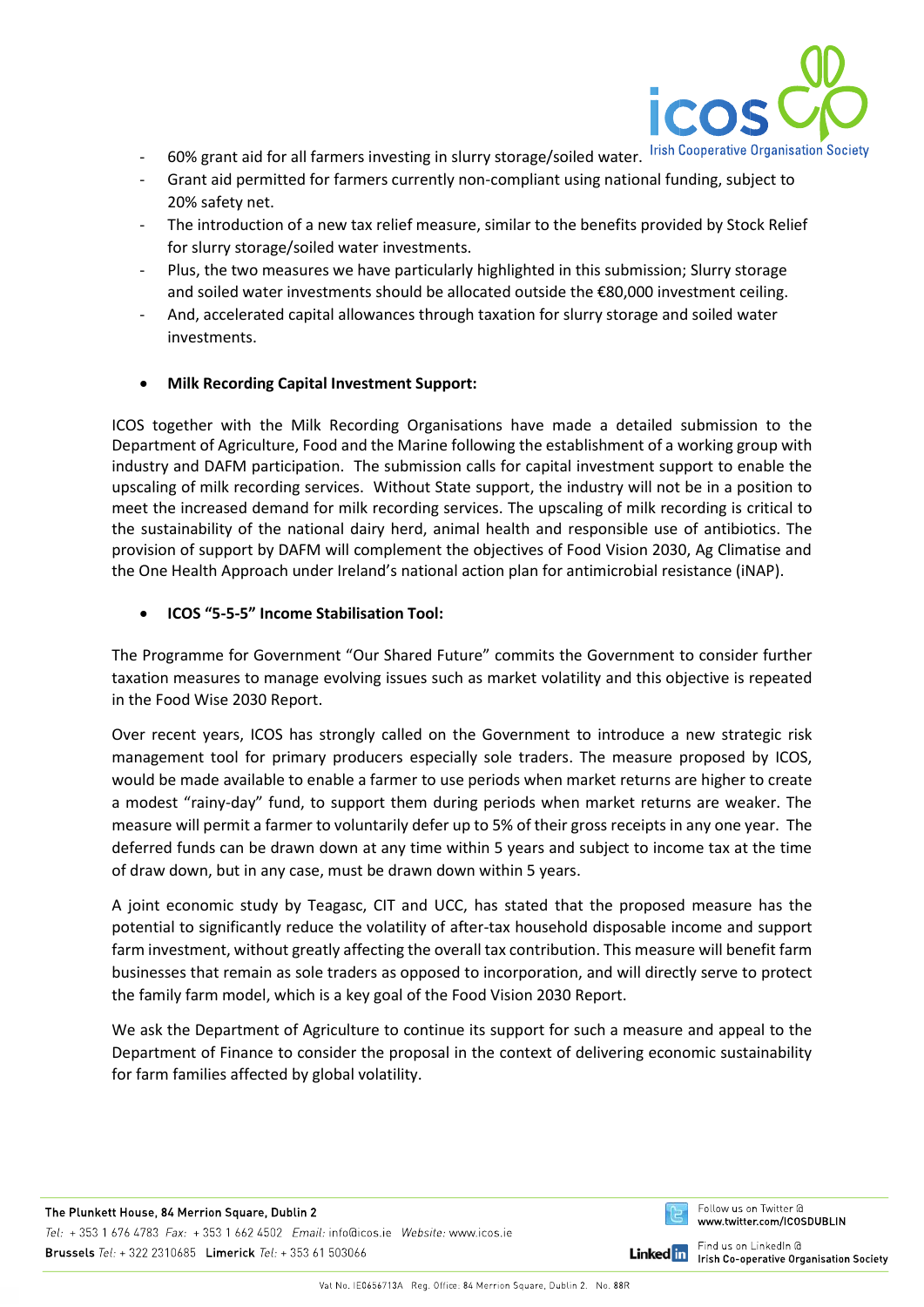

### • **Share Standard – Transfer of Agricultural Property**

ICOS calls on the Minister for Finance to amend the legislation to classify co-operative shares as qualifying assets for the purpose of calculating the CAT agricultural relief ("agricultural property") and CGT Retirement Relief ("qualifying assets") on the transfer of the agricultural property. In addition, ICOS proposes that co-operative share be made eligible for appropriate capital allowances similar to that for "Milk Quota" in the past. The co-operative share has become in many instances a requisite asset to sell milk, comparable to the previous obligation to hold a Milk Quota certificate. Accordingly, it is appropriate what where the holding of a certain number of Co-operative shares is a condition of a Milk Supply Agreement (MSA), or terms of supply, or a requirement of the co-operative's Rulebook, that number of shares should be classified as qualifying assets for the purpose of agricultural and retirement relief. In addition, the capital expenditure incurred on the purchase of the qualifying shares should be eligible for capital allowances. Milk Quota qualified for capital allowances, the cost was written off over a 7-year period, at a rate of 15% per annum over 6 years and 10 per cent in year 7. ICOS would propose similar treatment for the qualifying shares. In summary, ICOS calls for the inclusion of qualifying co-operative shares to be classified as qualifying assets for the purpose of calculating CAT agricultural relief and CGT retirement relief. In addition, the qualifying shares to be eligible for appropriate capital allowances. We look forward to discussing these proposals with you in more detail.

Yours sincerely,

prod pose!

Jerry Long President



**Linked** in

Find us on LinkedIn @ **Irish Co-operative Organisation Society**